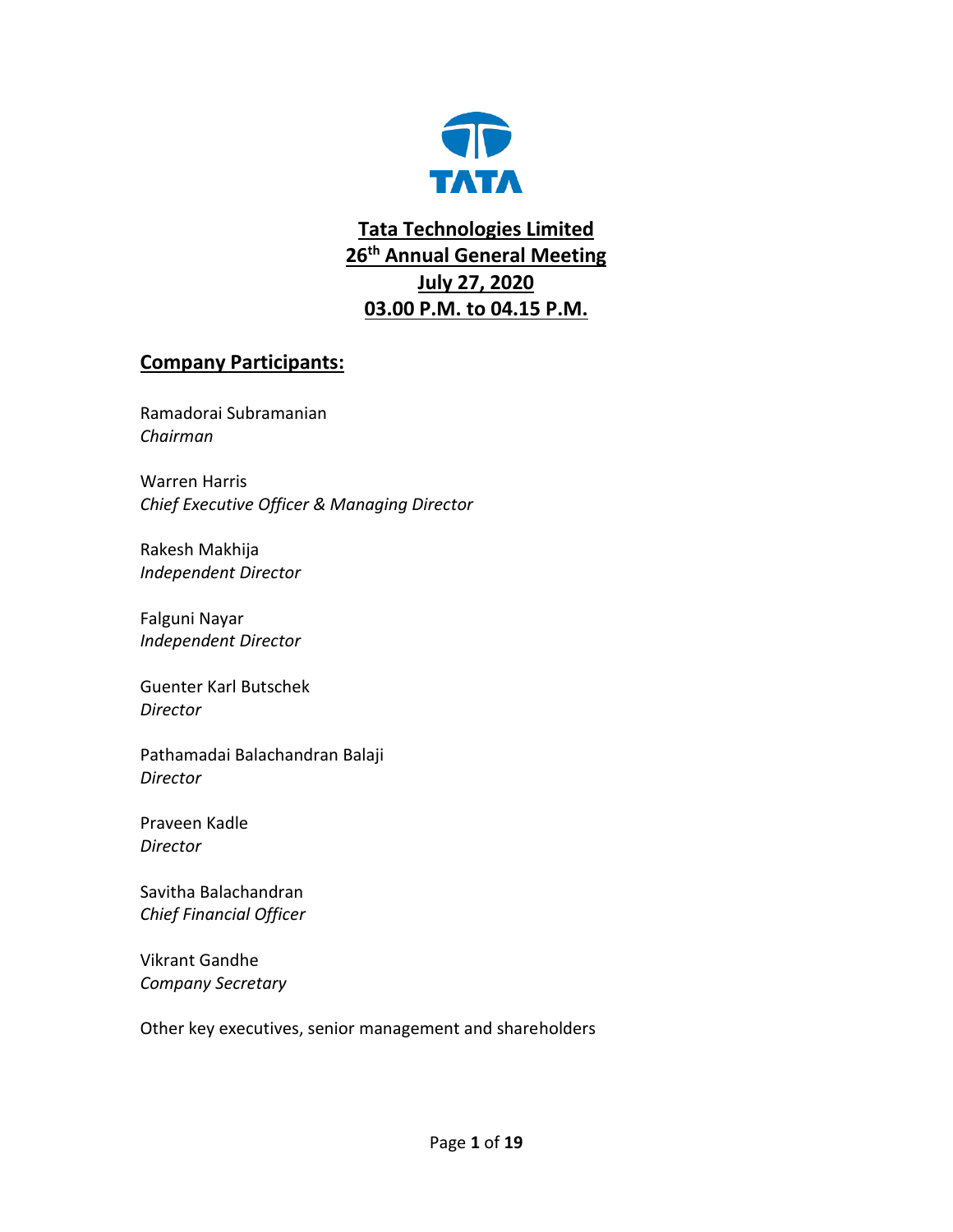**Vikrant Gandhe**: Dear shareholders. Good afternoon. This is Vikrant Gandhe, Company Secretary. I'm very pleased to welcome you to the 26<sup>th</sup> Annual General Meeting of Tata Technologies Limited held through video conference. Before we move to the formal agenda for today, like every year here is a brief safety announcement. This year, the AGM is being conducted virtually, and here are some good practices on the health and safety that you may follow. Keep your family members informed about where you are working so that they can alert you in case of any emergency. In case you are using a headset, please ensure the volume is such that you can hear fire alarms. Please also be aware of emergency exits. In case you are using a laptop or a tablet, position the top of the monitor screen at or below the eye level, tilt or swivel the monitor to eliminate reflections and glare. Select a chair that provides complete back support, particularly for lower back. Allow ample clearance space to move knees and legs underneath the table.

I would like to now take you through certain points regarding the participation at this meeting. The facility of joining the AGM through video conference or other audio visual means is being made available for members on first come first serve basis. All members who have joined this meeting are by default placed on mute mode by the host to avoid any disturbance arising from background noise and ensure smooth and seamless conduct of the meeting. Once the Q&A session starts, the Chairman will announce the name of the shareholders who have registered a Speaker shareholder one by one. The Speaker shareholder will thereafter be unmuted by the host.

To start speaking, the Shareholder is requested to click the video-on button. If the Shareholder is not able to join through video for any reason, the Shareholder can speak through the audio mode. While speaking, we would request the Speaker to use the earphones so that he is clearly audible, minimize any noise in the background, ensure that WiFi is not connected to any other device, no other background applications are running, and there is proper lighting to have a good video and audio experience. If there is a connectivity problem at the Speaker shareholder's end, we would ask the next speaker to join. Once the connectivity improves, the speaker shareholder will be called again to speak. We would like to request the shareholders to limit the speech to three minutes. During the AGM, if any member faces any technical issues, he may contact the helpline mentioned in the notice of AGM. Thank you.

**S. Ramadorai**: Dear shareholders, a very good afternoon and warm welcome to the 26th Annual General Meeting of your company. On behalf of all the employees and the board of directors of your company, I thank you for your continued trust, encouragement and support to the company and its management. We are meeting today in the backdrop of unprecedented health crisis faced by the world having its effect on all aspects of human life, including the way we conduct ourselves in business and personal lives. I hope and wish all of you are keeping safe and in good health.

The ongoing pandemic and the lockdown situation, has forced us to have the AGM of your company by a remote video conferencing. While it compromises the pleasure of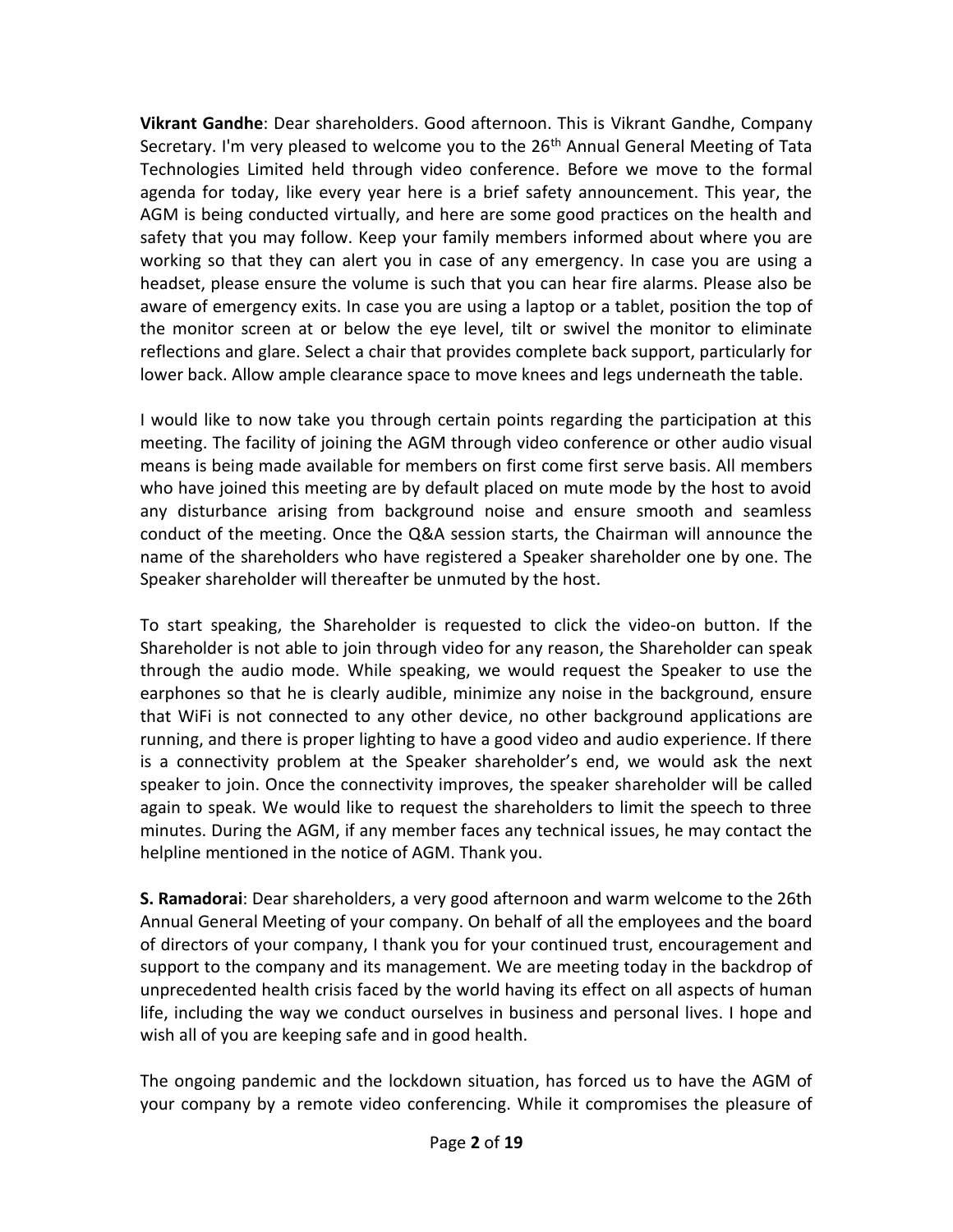meeting all of you in-person, it does provide an opportunity to the shareholders living in far flung areas of the globe to participate in the AGM of your company. I'd like to welcome all those shareholders who are participating for the first time. As the requisite quorum is present I now call the meeting to order. I now call on the directors who are on the video conference to introduce themselves. Now I request Mr. Rakesh Makhija to introduce himself.

**Rakesh Makhija**: Good afternoon. This is Rakesh Makhija, participating from Pune. I'm also the Chairman of the NRC of Tata Technologies. Thank you.

**S. Ramadorai**: Thank you Rakesh. Ms. Falguni Nayar?

**Falguni Nayar**: Hi, this is Falguni Nayar. I'm participating from my home. And I am present here.

**S. Ramadorai**: Thank you Falguni. Mr. Guenter Butschek?

**Vikrant Gandhe**: Sir, I think he's yet to join.

**S. Ramadorai**: Okay, we'll come back to him.

**Vikrant Gandhe**: Yeah.

**S. Ramadorai**: Mr. P.B. Balaji? Please.

**P.B. Balaji**: Hello, good afternoon all of you. This is Balaji. I take care of finances at Tata Motors Group, delighted to be here and joining this AGM albeit virtually.

**S. Ramadorai**: Thank you, Balaji. Mr. Praveen Purushottam Kadle? You're on mute. You're on mute.

**Praveen Purushottam Kadle**: This is Praveen Kadle. I'm attending this AGM through video conferencing facility from my residence in Mumbai. Thank you.

**S. Ramadorai**: Thank you, Mr. Kadle. Mr. Warren Harris, CEO and Managing Director?

**Warren Harris**: Good afternoon, everybody. This is Warren Harris. I'm joining the AGM from my residence in Michigan in the United States and delighted to be here.

**S. Ramadorai**: Thank you, Warren. The Key Managerial Personnel present in today's AGM are Ms. Savitha Balachandran, Chief Financial Officer and Mr. Vikrant Gandhe, Company Secretary. Due to the coronavirus concerns, lockdown and social distancing norms, as I said, we are holding the Annual General Meeting through the video conference. This is in compliance with the directions of the Ministry of Corporate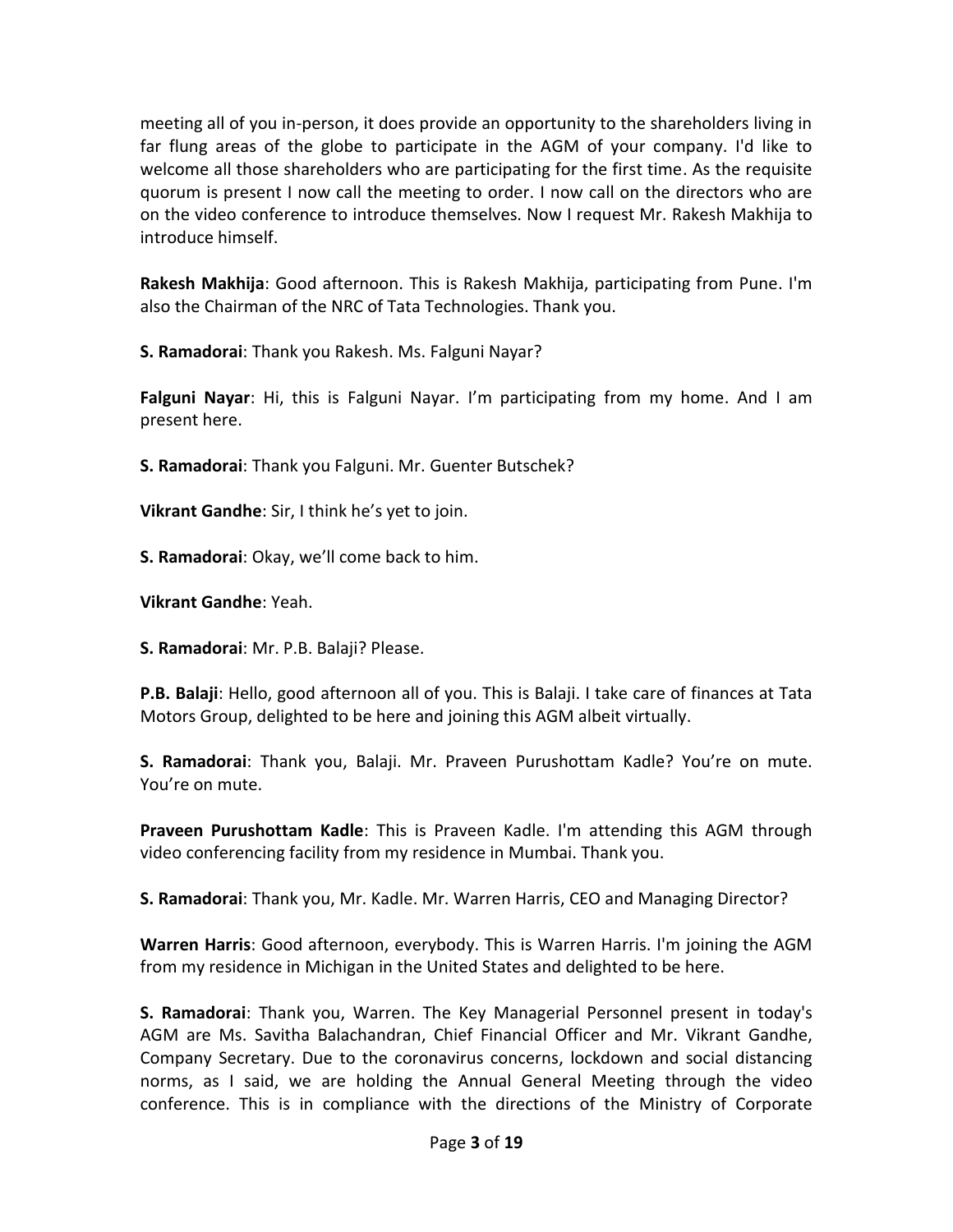Affairs. The Company has taken the requisite steps to enable members to participate and vote on the items being considered at this AGM.

The Company has received two board resolutions from corporate shareholders, appointing and authorizing representatives under Section 113 of the Companies Act 2013, in respect of 3.11 crore equity shares representing 74.43% of the paid-up equity capital. Since there is no physical attendance of members the requisite -- the requirement of appointing proxies is not applicable. The registers as required under Companies Act 2013 and the document that are required to be kept open in terms of resolutions provided in the AGM notice are all open for inspection. Members who have not voted earlier through remote e-voting can cast their vote in the course of the meeting through e-voting facility. Since the notice has already circulated to all the members I take the notice convening the meeting as read.

Dear shareholders, this is obviously not the setting we are used to. But I am again honored to update you today on the progress we are making together with our employees to engineer a better world. Since the inception of the pandemic, we are focused upon three primary priorities, which are meeting critical customer needs, safeguarding the health and safety of our employees and ensuring business continuity. I'm extremely proud of and thankful for the commitment and work and resourcefulness of our employees. Even though large parts of the world are under lockdown, the majority of our employees are working remotely; together we have been able to keep your company fully functioning.

I would like to give a few examples. At the outset of the pandemic our colleagues in different parts of the world worked around the clock to ensure that we transition more than 8,000 employees to work-from-home. Many of our key clients have taken the necessary steps to reduce the, spend and preserve cash since the outbreak of the pandemic. This has impacted demand for Tata Technologies' services in almost every region of the world. But our operating teams however have worked diligently to align revenue and expense hence ensuring that your company has remained profitable throughout the current crisis.

Moreover, the discipline and rigor that we have been focused upon, we have focused upon collections and have cash reserves improving during this period. Despite the drop in demand we also worked tirelessly to support our customers during these challenging times, examples include extending "free-of-charge" use of our iGETIT platform to enable idle client teams to undertake online training. Advising CIOs and the IT decision makers on how to facilitate IT work-from-home and prioritizing the delivery of critical services. This demonstration of loyalty and commitment is consistent with our "one team" core value, and we believe will further cement our key plant relationships when market conditions improve.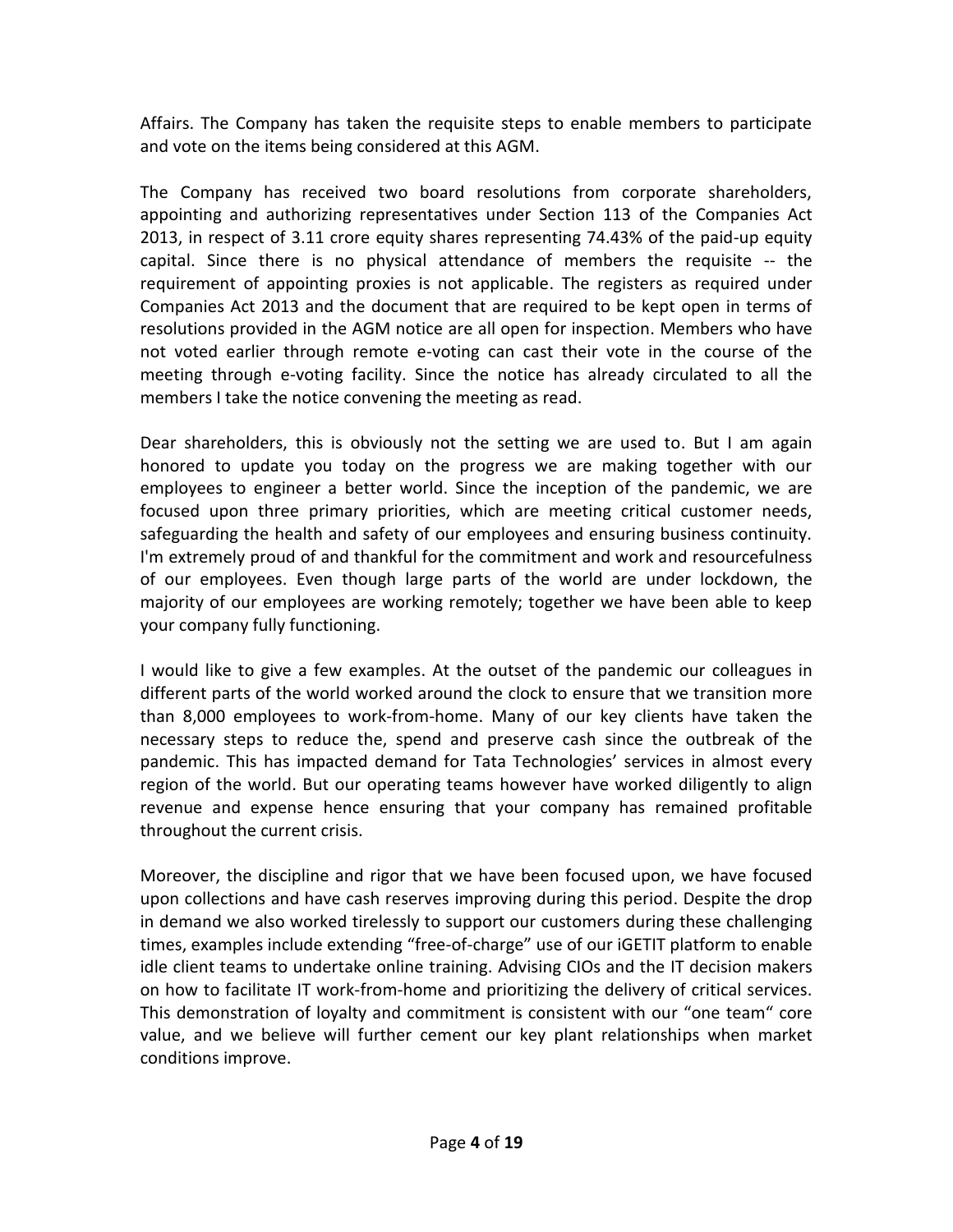In conjunction with the CIIT lab of Government Engineering College, our engineers in India had developed a remote-controlled robot called "Medi-ROVER", which delivers medical supplies to patients in COVID-19 hospitals and consequently minimizes the exposure for frontline medical staff. Your Company has also partnered with Tata Motors to build and assemble ventilators for the Indian healthcare market.

Since the beginning of the current health crisis, we have conducted regular and frequent business reviews to assess the potential effect of COVID-19. The Board of Directors, have also received weekly update from the management team on the progress of actions that have been undertaken to limit the impact of the crisis on operating performance and cash. At this time, whilst we anticipate significant disruption to our operations in the first half of year 2021, we remain confident in our ability to drive improvement to our operating performance in the second half of the fiscal year. Moreover, when this crisis abates, we believe that Tata Technologies will emerge stronger than before poised to seize the continued strong demand for our services and the significant growth opportunities that lay ahead.

The last few months the industry itself have been acutely focused on crisis response and management, making strong, bold moves to shore up their balance sheet and contribute to larger societal effort that have been focused upon flattening the curve and fighting the virus. While tremendous uncertainty remains and the broader fight against the virus is far from over, we're increasingly seeing signs that our customers are opening manufacturing plants and beginning to ramp up production. We believe that the structural cost improvements and streamlined supply-chain being forced upon the global manufacturing industry right now, we can with long-term vision and re-invention in mind yield the brighter future for many of our customers.

The importance of embracing new ways of working, interjecting greater resilience with the global supply chains and the pivot to new business models, including those driven by digitalization and electrification and self driving capabilities will present significant opportunities for Tata Technologies in the post-COVID world.

Despite the current headwinds, we are confident in our ability to leverage these trends to scale our business and create value in the future.

Despite the current healthcare concerns, mobility will be a major priority for society. It's still reasonable to expect that people will always want to travel from their homes to their place of work or study, the public transportation solutions of the future however will not be able to rely upon the pre-COVID era practices, such as long lines, interaction with other passengers in sometimes cramped buses and trains and physical contact with public surfaces.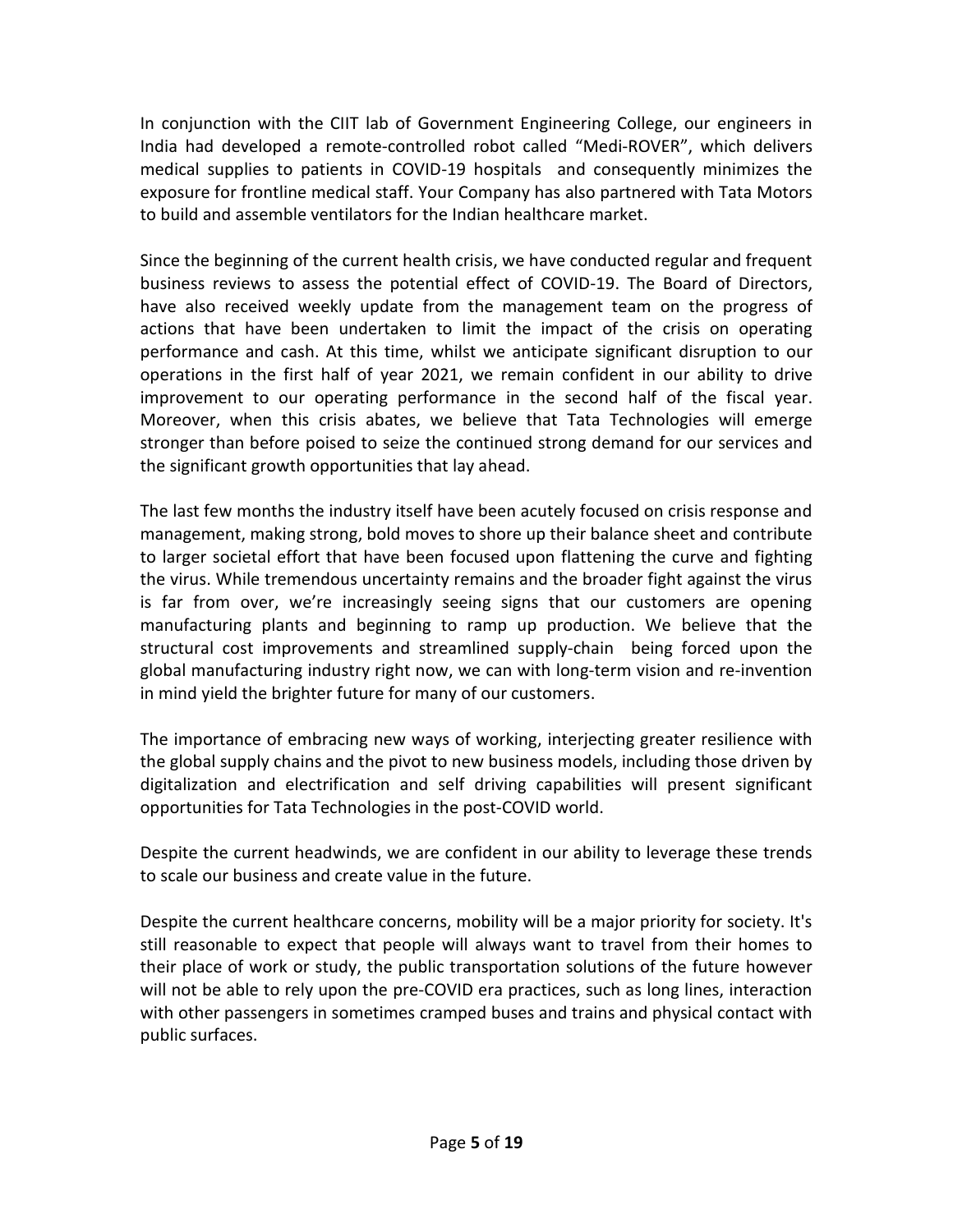Moreover, owner-operated cars and trucks will most likely have to make a shift towards contactless accessibility that may end up eliminating most, if not all the touch points that have existed up to -- until up to now.

Vehicle manufacturers are expected to roll out strategies that will support an increased level of automation. This could include strategies such as the elimination of doors with handles in favor of more advanced gesture-based devices, as well as robot or cleaning systems, capable of sanitizing surfaces on a continuous basis. We can also anticipate a new way of artificial intelligence revolution in the transport sector, in the areas such as booking, scheduling, vehicle boarding and security screening among others. These changes represent vast potential for your company in the future.

Aerospace is fundamental to the support and growth of local and global economies and an essential part of our world as travelers. However, the COVID crisis has had a devastating impact upon the viability of many of its players, over 40 major airlines have grounded their fleets and most have suspended over 90% of their flights. Moreover, some of the most financially secure airlines including the likes of BA have stated that they are in a fight for survival, despite having both a robust balance sheet and a strong backing from the parent company IAG. In plotting how to survive, airlines will need to extend their long-term commitment to safety by reassuring travelers that their health is not at risk once the travel is permitted. The pandemic is likely to accelerate the development of biometrics and statistical analysis of physical and behavioral traits to automate traveler recognition. Processes that avoid physical contact and natural choke points where travelers queue through security and border control will vastly improve passenger experience and reviews, and reduce future potential for transmitting the disease.

Moreover, the interiors of the aircraft are likely to fundamentally change to ensure that "social-distancing" and general hygiene norms can be maintained while passengers are in the air. Measures that reassure travelers that their health is not at risk when travel is permitted can be framed to align with the aerospace industries' long-term aspirations of safety, seamlessness, improved financial and carbon performance. COVID's impact on the aerospace sector has been material; the recovery time is likely to be lengthy. However, I believe that the changes that the industry will have to embrace to protect its viability will continue to represent opportunities for your company.

Industrial heavy missionary sector has also slowed as workers have fallen sick countries locked down and companies have struggled to operate while maintaining physical distancing and robust cleaning procedures. Despite the setbacks, the construction, farm and mining industries have not come to a complete halt. As countries begin to gradually reopen there are signs of increased activity across all these sectors, like the mobility and aerospace industries, companies in this sector, namely the Industrial Heavy Machinery, already embraced digitalization, smart devices and automation to help increase sales and allow projects to decrease cost and cope with the reduced number of workers.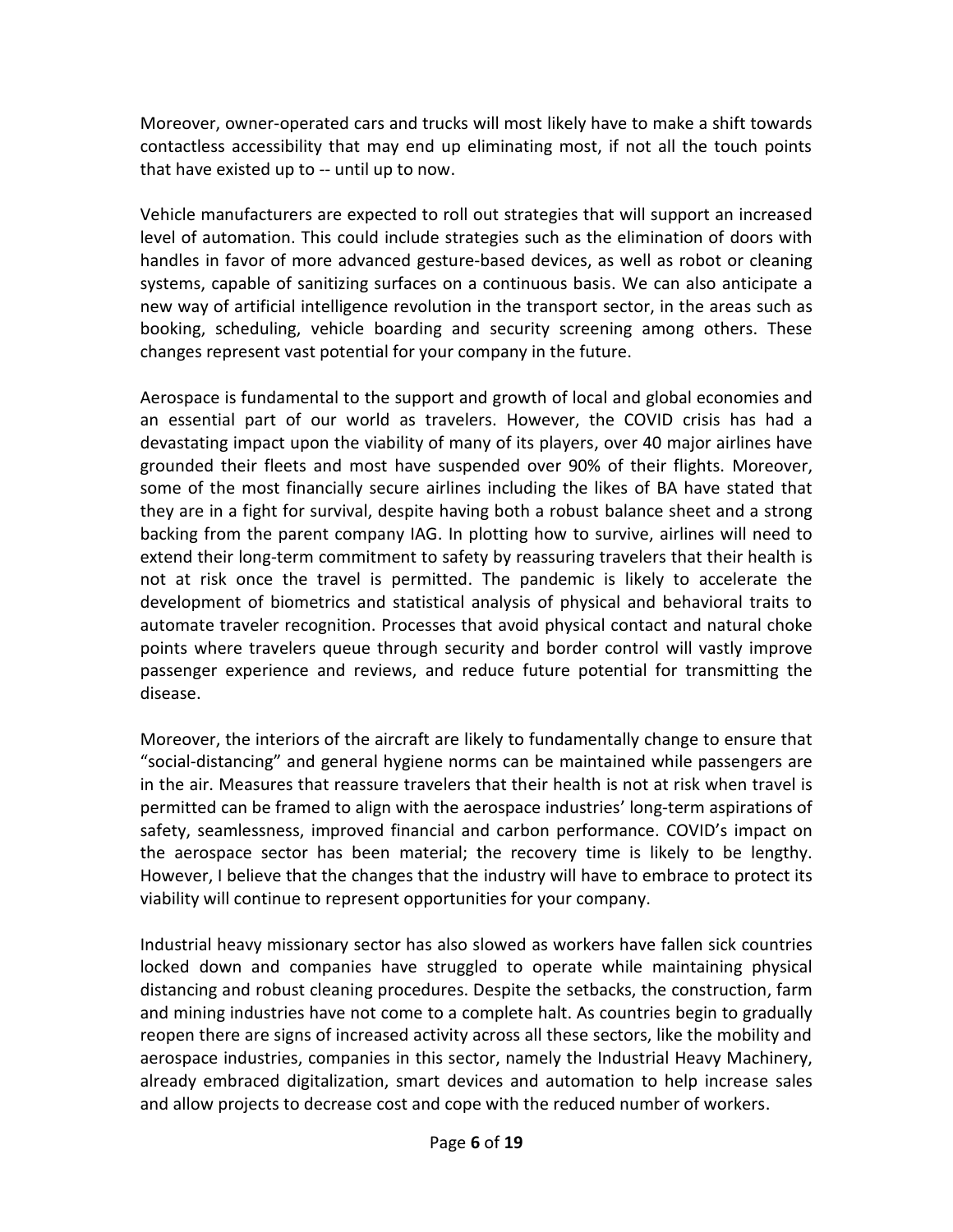In China, road construction companies are adopting driverless technology for its roadpavers and rollers. The unmanned machines are equipped with GPS technology, radar and other sensing equipment and are connected to a remote monitoring center. Some other examples are available on "smart farms" that have even had significant improvements in productivity through the use of digital. Again, we fully expect the digital transformation of these industries and associated products that represent significant demand for your company.

Year 2019/2020 was a challenging year. The global economy was negatively influenced by uncertainties regarding the trade relationship between USA and China, as well as an unresolved Brexit. Falling vehicle sales and the shift towards autonomous connected electric and shared vehicles prompted many of our automotive clients to reprioritize investment decisions and aggressively deploy major cost cutting programs. More than 80% of our services business has been delivered to the global automotive market, Tata Technologies was not able to fully avoid the fallout of these deteriorating market conditions in the year 19-20.

Despite this backdrop, your company achieved Rs. 2,852 crores in revenue, operating margins of 16.5% and earnings per share of a Rs. 60. We had strong cash generation with net cash from operating activities of Rs. 267 crores. Moreover, we returned Rs. 293 crores capital to shareholders, which included dividends of Rs. 182 crores and share buyback of Rs. 111 crores.

We ended this year on a strong note with an accelerating quarter-on-quarter revenue growth of 4.2% and then operating profit growth of 32% in quarter four of FY20. This was achieved on the back of an operating efficiency program that yielded a reduction in operating expense of \$14.5 million in the second half of the year.

We outlined our strategic priorities during the last AGM that were accomplished in that fiscal year, underscore our progress. These include further expanding our market leading reputation for our full vehicle development capabilities by successfully completing engineering and launch of an all new two-door plug-in hybrid sports car from the European OEM, for our European OEM establishing an auto-SAV [ph] Automotive Open Software Architecture Offshore Development Center for our major one, tier-one automotive supplier. This win has proved positive that TTL's commitment to rebalance its engineering portfolio between mechanical and fast growing software embedded electronic services is beginning to progress well.

Winning significant new business led by digital, which represent 61% of all new businesses during the fiscal year and now forms 22% of our overall services business, accelerating progress outside of automotive with our aerospace business growing by 11% and our industrial heavy machinery business growing by 8.2%. 13.3% growth of our U.S. business on the back of significant improvements in sales force effectiveness,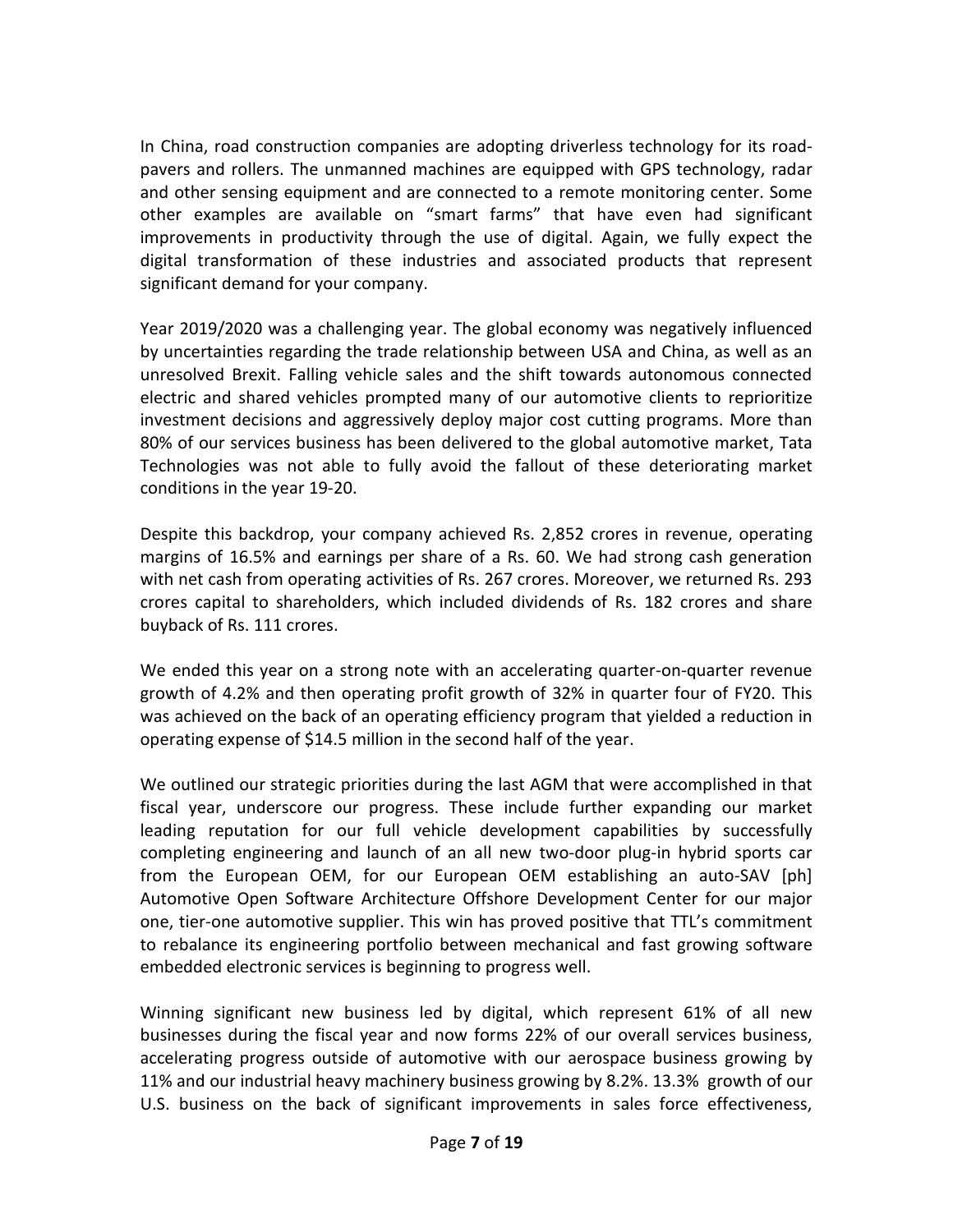expanding the TTL Alliance Network by signing a global systems integration partnership with PTC to deliver digital transformation solution to the manufacturing industry. Leveraging of a value-added reseller relationship with Dassault systems, Siemens and Autodesk together with our digital and industry expertise to grow our offshore products business by 11%. Building partnership with leading higher educational institutions in India to address growing skill requirements of our digital workforce. Gaining numerous industry and analysts recognitions including, once again, reinforcing our leadership position in Zinnov Zones' Global ER&D services ratings for 2019.

Our progress reflects the company's commitment to our growth strategy. It starts with our clients and their imperative to transform their product development capabilities. Tata Technologies' ability to create value for clients by combining our global footprint unmatched technology expertise and deep manufacturing industry knowledge continues to set us apart in the marketplace.

Our clients count on us to improve them, their competitive position in an increasingly complex and disruptive environment. Today we serve some of the most progressive companies in the global manufacturing sector and especially pleased that we finished FY20 with more than 37 clients with revenues to Tata Technologies of more than \$1 million, an increase of eight clients from the last year and 18 from five years ago.

Tata Technologies lives at the intersection of digital and physical product. This allows us to "help the world to drive, fly and build and farm by enabling our clients to realize better products"and in so doing, be essential to the markets we serve. The importance of this intersection has been reinforced in the onset of the COVID-19 pandemic. Our clients will need to further assess their balance between fixed and variable costs. They will need supply chains that are less vulnerable to crisis, new markets to operate in and digitally optimized business processes.

Specifically, our Company believes that the current health crisis will accelerate the digitalization of manufacturing and fundamentally change how products are designed, fabricated, used, operated and serviced post-sale. This convergence of digital technologies at manufacturing process, promises to recast the landscape of global manufacturing competition. Given of a pure play focus upon the manufacturing sector, we believe that your company is uniquely qualified to lead the market on this digital transformation journey. Giving back to the communities in which we have a presence is the cornerstone of our existence, both in India and globally.

In India, we continued our flagship Ready Engineer program that has now improved the employability of more than 2,000 engineers since its launch in year 2011. We also supported 300 women from disadvantaged families, and study engineering through a partnership with the Lila Poonawalla Foundation. For the year '21, we are partnered with Sahapedia, an Indian nonprofit organization to capture and develop an online heritage map of Pune's cultural and natural resources.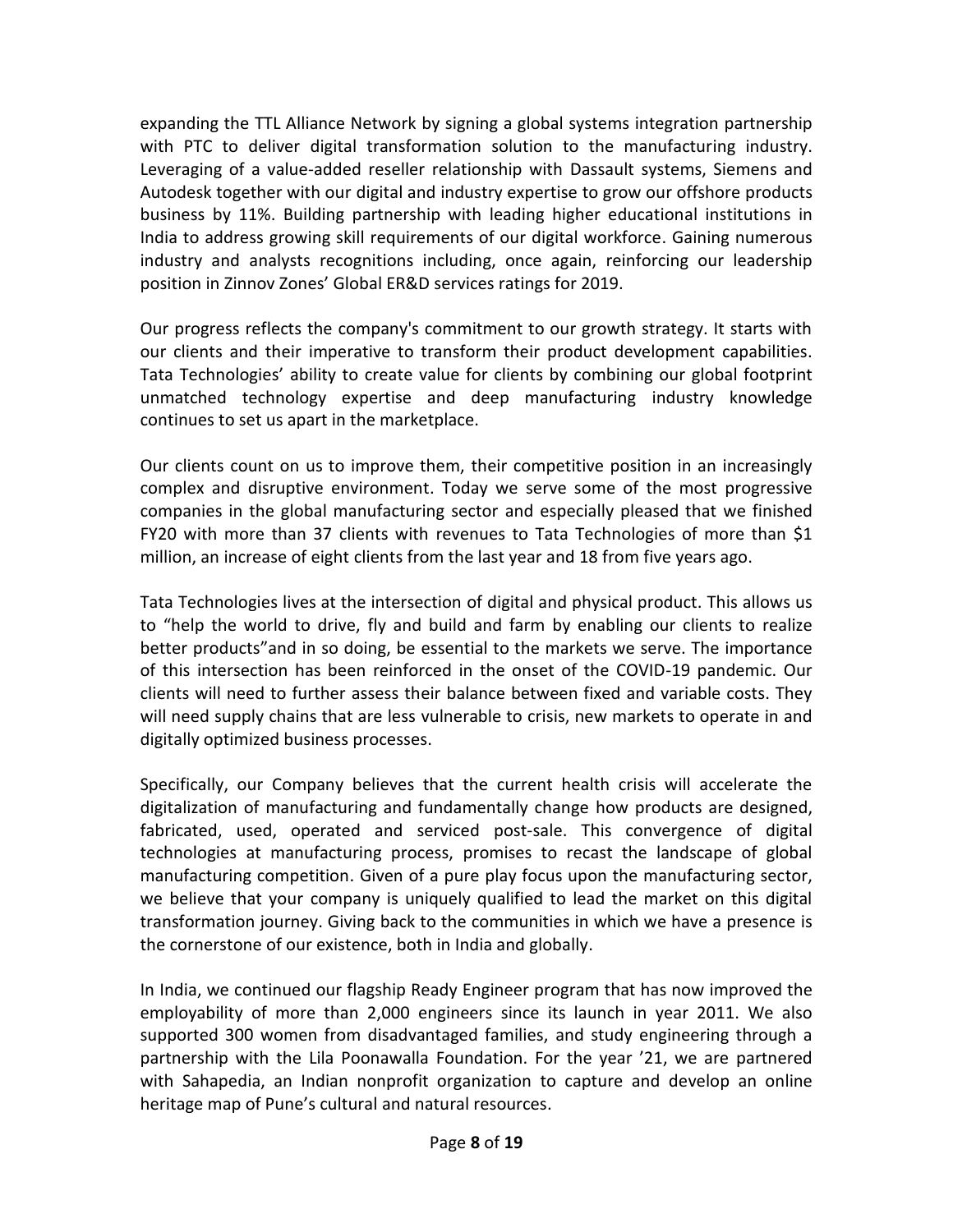Ready Engineer program of your Company earned national honor for Ministry of Corporate Affairs in the first National CSR award ceremony held in New Delhi in October 2019. We'll continue to focus upon delivering value to all our stakeholders, being a responsible business in how we serve our clients, creating value in our communities and for our people and driving a strong shareholder value.

This AGM marks the formal departure of two individuals that have played a pivotal role at Tata Technologies' formation, evolution and development, Mr. Patrick McGoldrick stepped down as an Advisor to the board, a position that he has held since 2014, and he relinquished his role as Managing Director and CEO. Mr. Praveen Kadle will leave the Board after serving the organization as a Director for more than 23 years. We would like to thank them both for his enormous contribution. We would like to thank both Mr. McGoldrick and Mr. Praveen Kadle. The recent years of transition and change have been difficult, and are required an extremely high level of personal commitment from the both. We offer them our heartfelt thanks and wisdom very well in their future endeavors.

In closing, I would like to thank all the Tata Technologies' employees around the world for their dedication and commitment to our clients and our business. Based on our proven resilience, the momentum in the business and our continued discipline in executing our core strategy, I'm very confident in our ability to continue creating value for all our shareholders. Thank you so much and stay safe and healthy.

Since there is no observation, qualification or comment by the statutory auditors in the report on financial transactions or matters, which have any adverse effect on the functioning of the company, the Auditor's Report does not require to be read.

I now request Mr. Warren Harris to make his presentation. Thank you.

**Warren Harris**: Thank you, Mr. Chairman. And once again, it is a great privilege for me to be presenting the achievements of your Company over the last 12 months. Over the next 15 minutes, I want to outline the impact of COVID and reiterate some of the Chairman's comments about the actions that we've undertaken to mitigate its effects. I'll then talk a little bit about the financial performance of your Company in FY20 and also outline some of the strategic areas in which we progressed. I'll finish then by, once again highlighting and celebrating some of the remarkable work that our employees are undertaking in different parts of the world to give back to the communities in which they live and work.

As the Chairman positioned in his speech, the global healthcare crisis that began at the beginning of the calendar year in China has now evolved into a global pandemic that has impacted millions of people around the world. Not only has it been a healthcare crisis, it's also had an effect on almost every major economy. Industrial sectors, such as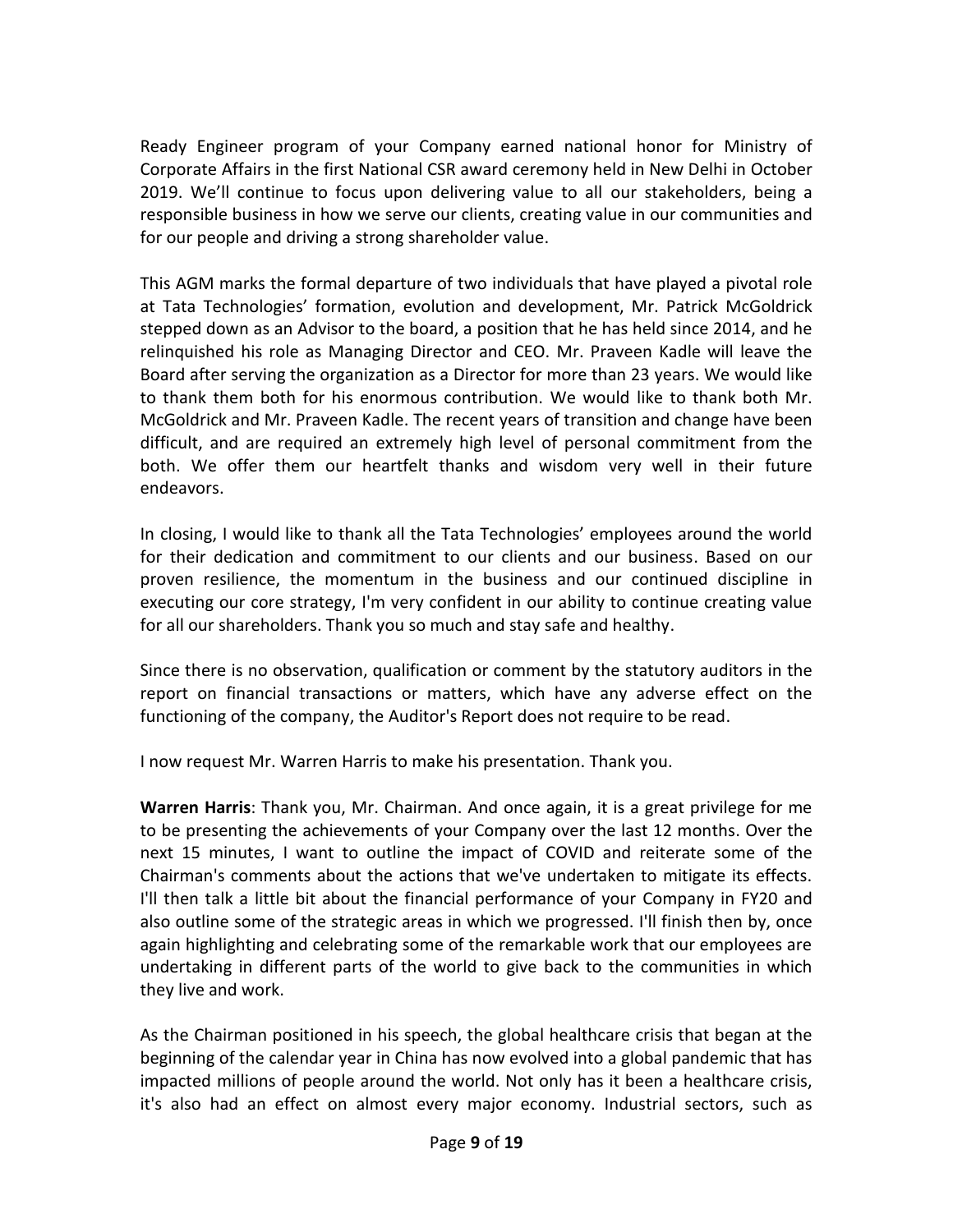hospitality and travel are undertaking existential challenge to their viability. And unfortunately, the sector that we support manufacturing; has been profoundly impacted.

If we look at the three industries that make up the majority of our business, automotive is currently struggling with the dual challenge of a precipitous drop in demand, and also the disruption to global supply chains that have been optimized for cost and for just intime delivery. As the Chairman outlined in his speech, the viability challenge that the aerospace and airline industry is facing globally, it's quite clear I think that governments are going to have to intervene in a material way in the future in order to ensure that the aerospace industry is sustainable.

The industrial heavy machinery sector has not been impacted in the same way that automotive and aerospace has, but there has been an impact due to the lockdown and the stay-at-home orders. They have impacted the availability of workers. And as a result, we've seen a decline in demand from that sector too.

So what have we as an organization done as a response to that? Well, right at the outset of the crisis, we undertook what we referred to as a three-phased response to COVID. At the beginning, our primary focus was on the welfare and health of our employees. We worked diligently to transition more than 8,000 people from our offices around the world to work-from-home. We also had a laser sharp focus on making sure that we aligned costs and revenue. And we were also very focused upon protecting our cash in order to ensure the viability of your Company.

The next phase of our reaction. We've looked to try and take advantage of the crisis with a view to accelerating some of the strategic transformations that we are committed to make as a business. Last year, I shared with you our commitment to rebalance our portfolio, and I also positioned our ambitions to drive improved productivity of our sales and service teams around the world. And we've certainly over the last four to five months, we've looked to take steps during the crisis to ensure that that happens. Some of the companies that have been extremely successful over the last 10 years have been companies that took advantage of the 2008/2009 financial crisis to affect change. Now we've looked to do exactly the same.

And we've also looked to double-down in terms of our commitment to customers. We spent a great deal of face time with decision makers at our customers, and we've looked to position ourselves to be ready for what is likely to be a new normal and to provide services and capabilities for our customers when we ramp up.

In terms of how that manifests itself tangibly in terms of the support that we've delivered to different stakeholder groups, as the Chairman outlined we've moved seamlessly more than 8,000 people to work-from-home mode and we've recognized that this is a time of great insecurity for our employees. And so we've embraced an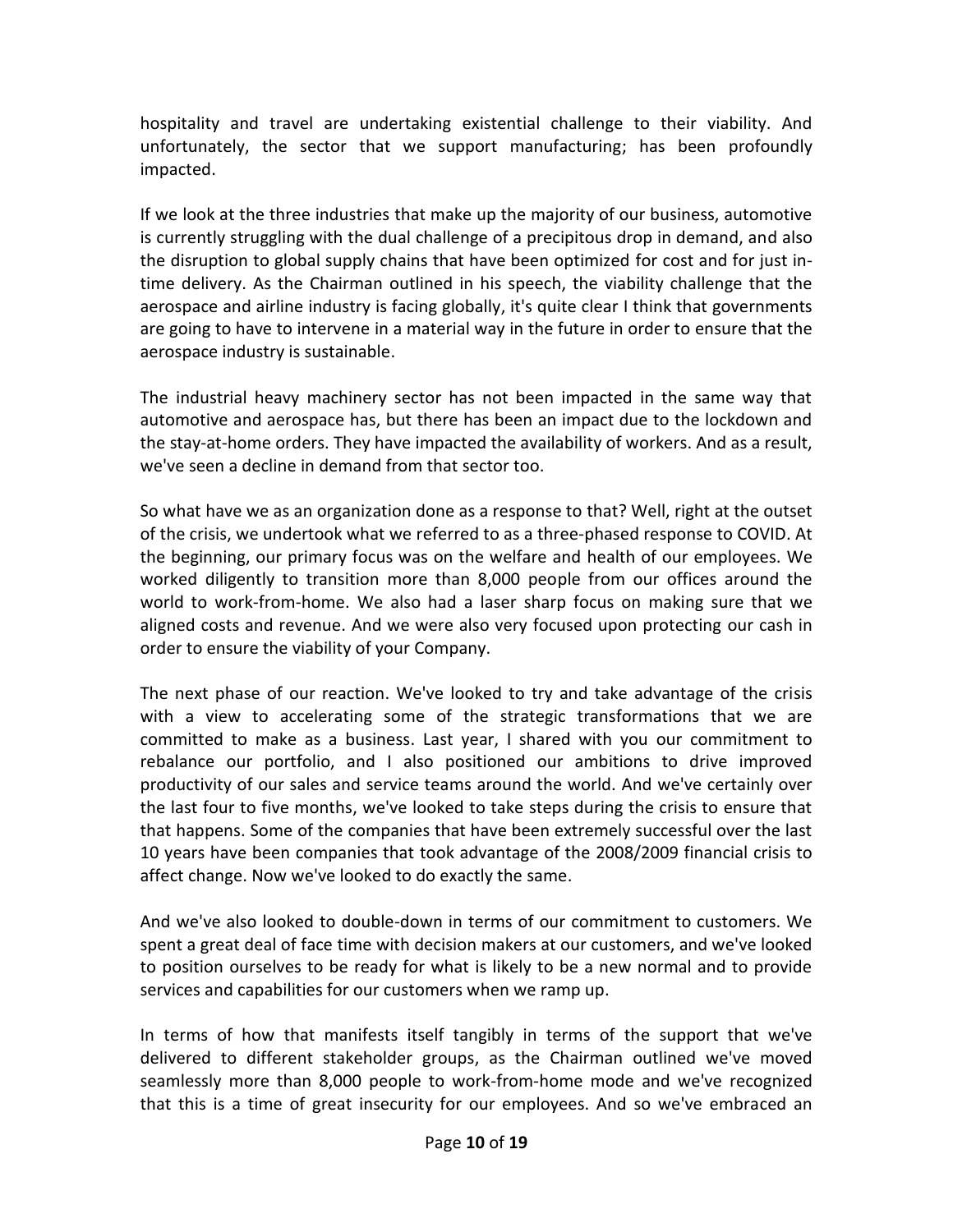emphasis on over communication and we've done that through various forms, but we really ramped up our Zoom enabled town halls with different stakeholder groups around the world. And we've rolled out a healthcare app, which allows us to monitor the health of our employees on a daily basis. We have provided access to re-skilling and learning programs through our online iGETIT program. And more recently we provided services to support the mental health challenges for those individuals that are struggling with the isolation that very often accompanies the stay-at-home in the lockdown orders.

From a customer perspective, again, as I said before, we've looked to increase the face time with key decision makers. We are a virtual company and have been for many, many years. And so we have a great deal of experience of how to work remotely. We've looked to leverage that experience to provide support for our customers that are also transitioning to work-from-home, and we provided access to our, iGETIT platform for key customers free of charge, and we've looked to innovate and build services that we think are going to be aligned again with the new normal and with the needs of our clients, as they ramp up and begin production again.

We've also as a Tata Group Company, continue to commit ourselves to giving back to the communities that are most affected by COVID-19. We partnered with Tata Motors to help them design, develop and build a ventilator in Bangalore. And as the Chairman said, we've also worked with an academic institution in Maharashtra to build a remote controlled robot that can deliver medical supplies to COVID-19 patients and protect the frontline medical services teams from additional infection.

We've also been very focused upon our responsibilities to you, the shareholders. And as the Chairman outlined we've been very aggressive on costs in the first quarter. We've taken \$17.5 million of cost out of our business. That's 25% of the operating costs that we stood in Q4 of last year. And we've also been very rigorous in terms of collections, our cash reserves actually improved almost by 40% in the first quarter. So I think the teams have demonstrated agility and have executed very well in terms of our responsibility to ensuring that the company stays viable.

From the perspective of the new normal, the Chairman outlined the impact that the crisis is likely to have upon the products that are enabled by our key customers. And it's clearly going to have to be changed to the way in which we are transported. There is clearly a change that is going to be required to ensure that consumers of the products that our customers have developed continue to be safe. But we also believe that there's going to be a change to the way in which enterprises conduct themselves. We believe that most organizations are going to focus upon what is core. And that will provide opportunities for carve-outs and additional outsourcing that we believe that the need to drive greater agility and resilience within enterprises that will accelerate digital transformation and we believe that that will provide opportunities for Tata Technologies. And we believe that on-premise heavy IT solutions that will transition to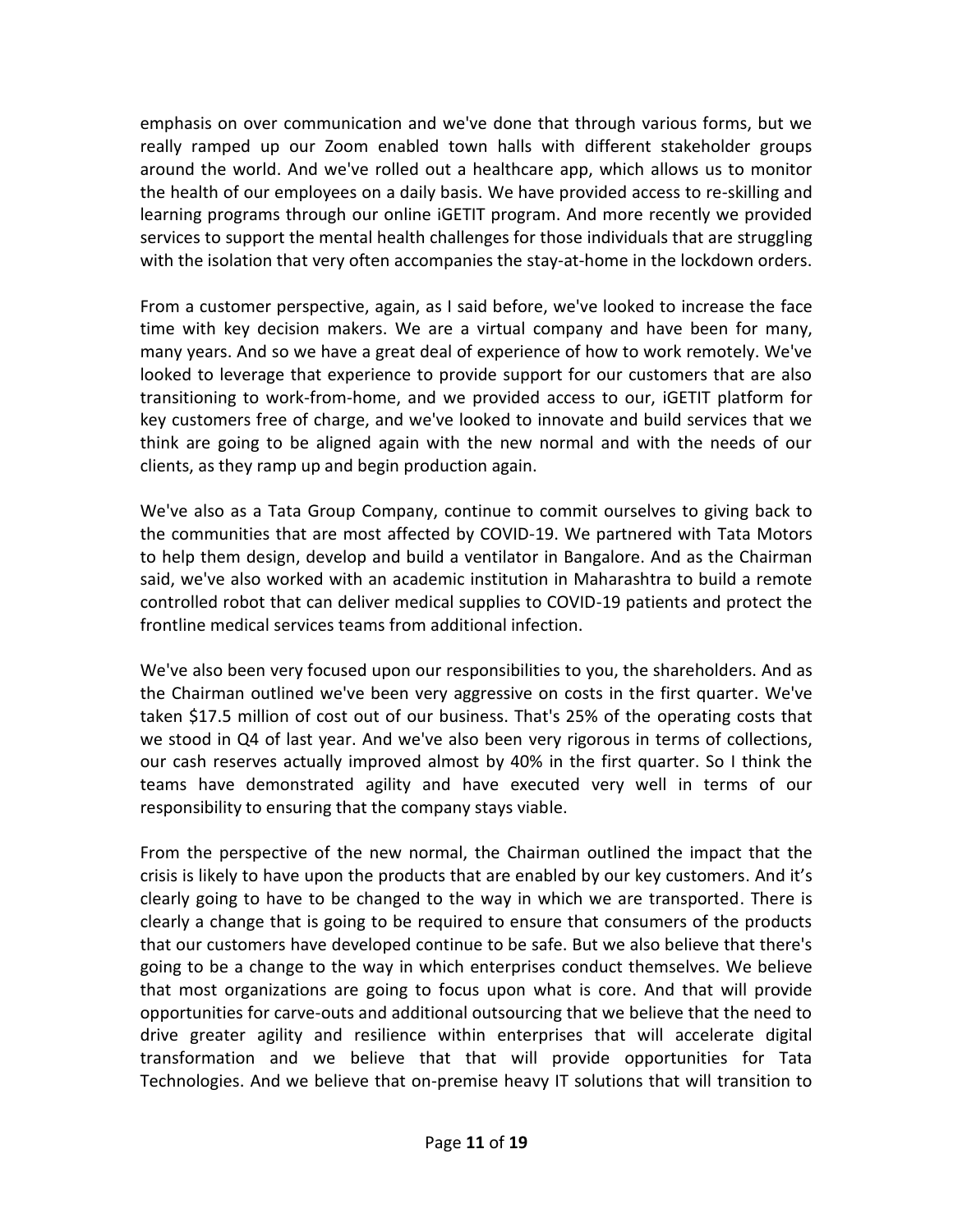the cloud as part of a digital transformation. And again, we see opportunities with Tata Technologies as far as that particular change is concerned.

If we look back now on fiscal 19/20, as the Chairman said, the financial results of last year were delivered with a backdrop of deteriorating macro economic conditions. Now the trade war between the United States and China and the uncertainty around Brexit, undermine confidence and got in the way of global trade. The automotive industry was significantly impacted by that.

Passenger vehicle sales dropped by 4% last year, and in the largest market at China vehicle sales actually dropped by 10%. Confidence in China was also undermined by the fact that the Chinese government withdrew the incentives that had attracted a great deal of investment into new electric vehicles since their inception in 2016. So, conditions were very challenging.

At Tata Technologies was not immune to the impact of those conditions. Our revenues dropped quite 3%. We saw deterioration in operating margins and profit after tax. As the Chairman outlined, we took steps during the course of the year. In the second half of the year we took \$14.5 million of operating expense out of the business. And we finished the year very strongly.

We were also able to record a number of strategic achievements in FY20. We had a very concerted effort in diversifying away from exposure to automotive. We grew our aerospace business by 11% and we had a very solid performance in the industrial heavy machinery sector. We've also focused very much upon that markets that represent significant opportunities. And the United States is one of those territories. And I was very pleased with the performance of the United States last year, where we grew by over 13%.

And as the Chairman outlined, we have been very, very focused upon rebalancing our portfolio. And I was very gratified last year to record that 60% of all new business wins was in the area of digital; and digital now makes up more than 20% of our services' portfolio.

We were also able to celebrate a number of high profile customer milestones. We delivered for a Scandinavian OEM, an all new plug-in hybrid electric vehicle. This particular product was designed and developed in Europe, in Sweden, the UK. And it was also developed in India. And we helped this OEM launch the product in China. This particular product includes a number of milestone achievements for your company. It's a lightweight carbon fiber upper structure. It's the first time that we've delivered a vehicle with that technology. And there were a number of other technologies that were successfully integrated into the vehicle so, a very high-profile success for your company. And this particular program was outsourced in its entirety to Tata Technologies.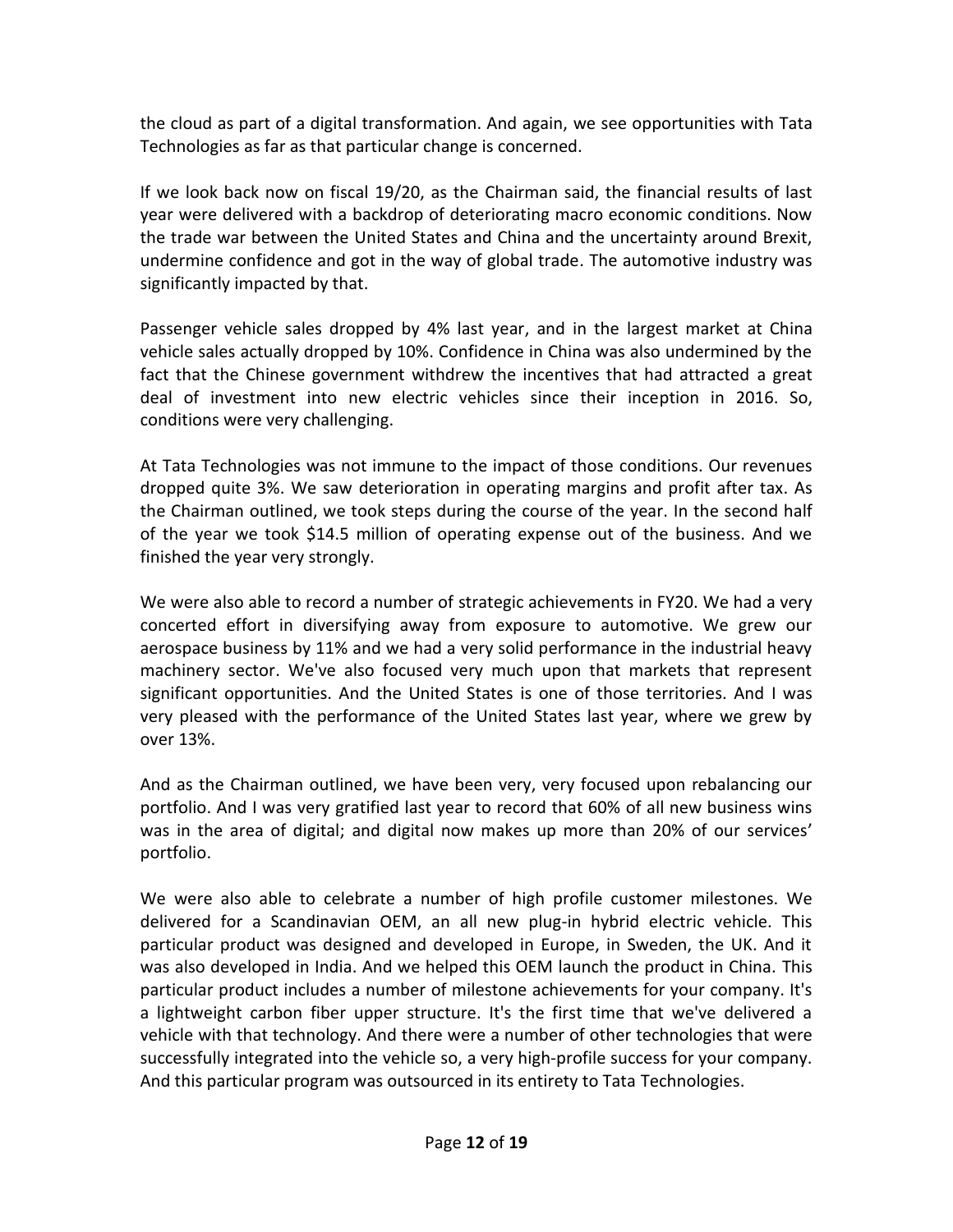We worked with Hyundai in the Indian market to deliver a click-to-buy solution. This is a vehicle aggregator solution. It provides a complete buying experience for the consumer and it prevents the consumer from having to visit the dealership. Something that's very important during the COVID period. And we also worked here in the United States with an electric vehicle company that has attracted investments from Amazon, Ford and Cox Automotive. Your Company has been given the responsibility for rolling out almost the entire IT landscape at this company called Rivian. And we're responsible for rolling out the tools in which the digital product is enabled. And we're also rolling out the ERP solutions that connect the digital product to the manufacturing facilities that Rivian is intending to use to produce entry vehicles.

As the Chairman positioned in his speech, we were also successful at the end of last year in securing responsibility for our first software offshore development center. This offshore development center in Bangalore is a sensor that we will partner with GKN on - - and in this center we will develop software for all of the Powertrain components and subsystems that GKN will deliver to their customers globally. This is a key milestone for your Company. Again, it's the first software off shore development center that we've been successful in winning and it's pretty positive that the investment that we've made in skills and capabilities in this area is now starting to be recognized by the market.

I've been very proud of the work that we've undertaken over the last four or five months and indeed in the last fiscal year in support of our customers and in support of driving our operations. I've also been incredibly proud of the work that we undertake around the world. Again, to give back to the communities in which we live and work.

We focused over the last 12 months on a number of things. We continue to encourage the teaching of Science, Technology, Engineering, and Math. We continue to invest in our Ready Engineer program and we have encouraged women from underprivileged locations in India to study engineering. And our employees have given back countless hours in volunteer efforts not just in India but around the world. Some data points in and around that some of these programs, our Ready Engineer program has now graduated over 2,000 people. We've touched over 200,000 students in Maharashtra alone. And as far as the engineering scholarships for women, we've now graduated with 350 women engineers.

In addition to the efforts in India, these efforts have also been replicated in the United States and Europe. And I'm also very pleased this year that we've seen a contribution from some of the smaller territories within Tata Technologies, specifically in Sweden and in China.

The last 12 months have been significantly challenging given the macro economic conditions that we've had to grapple with. And I'm very proud of the agility that your company has demonstrated in the way in which we've executed against our responsibilities. I would like to thank the Chairman. And I'd like to thank the Board of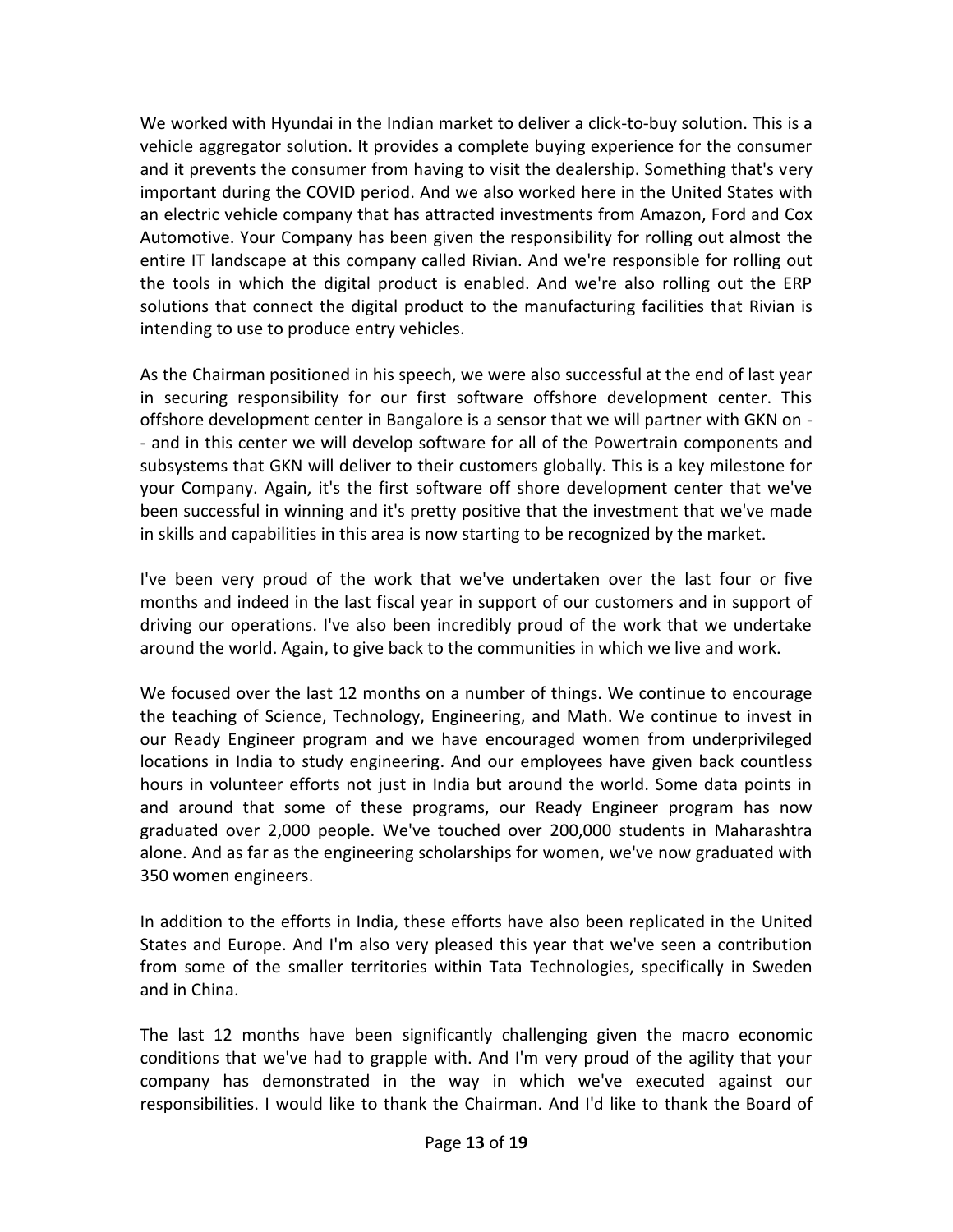Directors for that unstinting support and counsel. And I'd also like to echo the Chairman's comments and thank Pat McGoldrick and thank Mr. Praveen Kadle. Not only have they made an incredible contribution to our Company, they've also provided tremendous support to me. And I personally owe them a huge debt of gratitude. So thank you.

**S. Ramadorai**: Thanks a lot, Warren. I would now request Company Secretary, Mr. Vikrant Gandhe to explain the sequence of meeting and the process of voting on the resolutions in the meeting.

**Vikrant Gandhe**: Thank you, Chairman sir. The Companies Act, 2013 provides for electronic voting. Accordingly, the company had provided its members the facility to cast their vote through the remote electronic voting system administered by NSDL. Facility for voting at the meeting is also provided for members present here and who have not voted yet. Members may please go to the voting page of NSDL e-voting website to vote. Mr. Jayavant Bhave, Practicing Company Secretary has been appointed as scrutinizer to scrutinize the votes cast at the meeting and through remote voting. Since the AGM is being held through video conference or other audio visual means and that resolutions mentioned in the notice convening this AGM have been already put to vote through remote e-voting, there will be no proposing and seconding of resolutions. Thank you.

**S. Ramadorai**: Thank you, Vikrant. I now call Mr. Naveen Bothra, who has registered himself to speak at the meeting. Is he there?

**Vikrant Gandhe**: Yes sir, he should be joining.

**S. Ramadorai**: Okay.

**Vikrant Gandhe**: Yeah, he's here.

**S. Ramadorai**: Thank you.

**Vikrant Gandhe**: Go ahead Mr. Bothra, we can see you.

**Naveen Bothra**: Very good afternoon to respected Chairman, Mr. Ramadorai Sir, Mr. Warren Harris, MD & CEO of our Company and all the distinguished Board Members and management team of Tata Technologies. It's a great pleasure going into Company's 26<sup>th</sup> AGM through video conferencing. I'm Naveen Bothra, speaking from Delhi.

I have following points which I've already sent to the secretarial department for consideration, response of the Chairman and management team. Regarding the COVID-19 impact you have already in your opening remarks outlined the short and medium term impact. You can further elaborate on the HR dependence on equipment of our,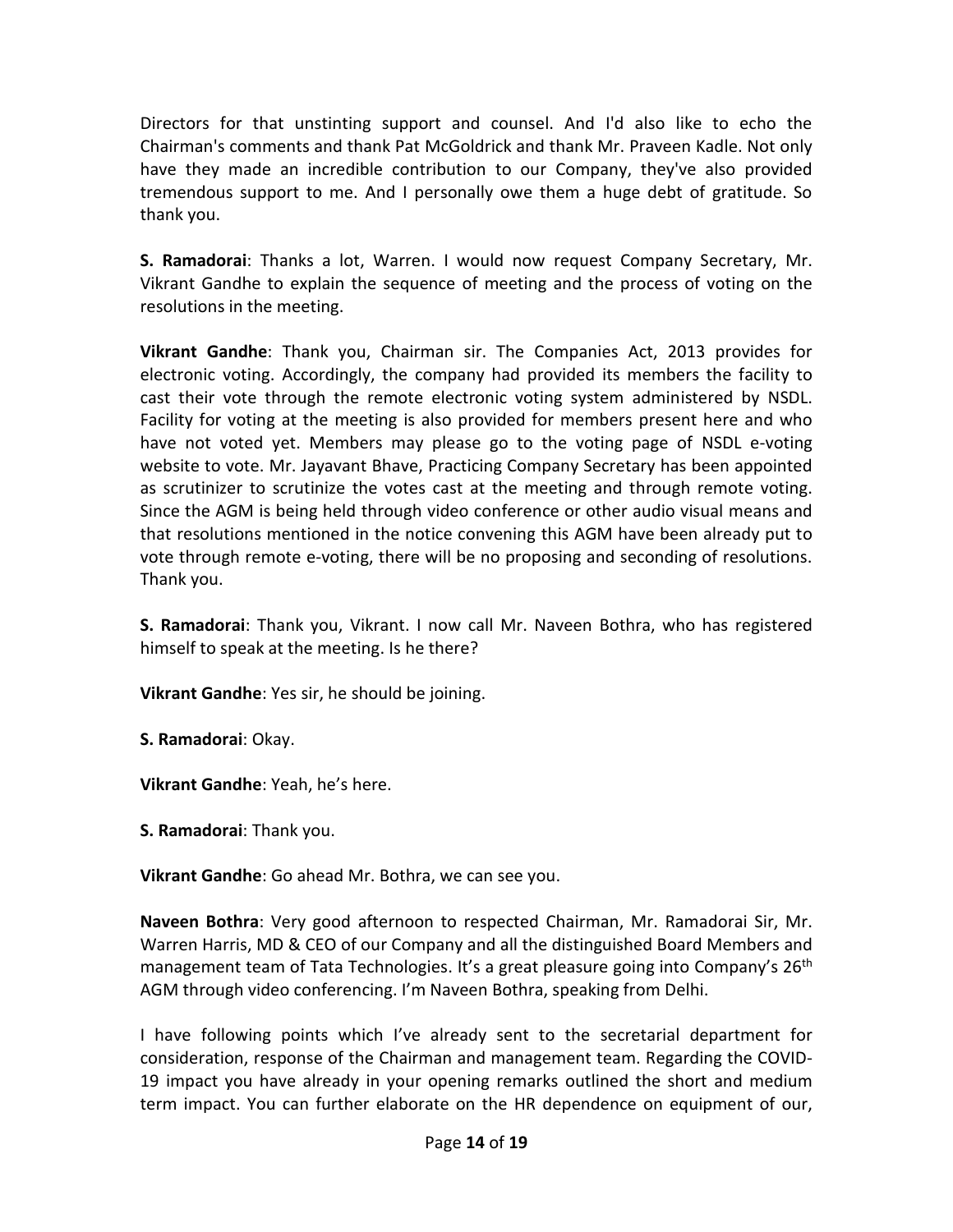revenues are coming from solution services through automotive engineering. And 11%, as you said, from the automotive aerospace. Both are impacted hugely. So, what will be our strategy going forward? What risks, further risks and opportunities we see for our Company? 91% our revenues are coming from the hugely impacted sectors. So, what will be our policy going ahead, will we be diversifying into other new areas of technology? And the performance, as you already spoken about, what will be our future production, all the IT companies and others are saying that it will be not high because of the COVID type of situation. So what will be our Company's policies going ahead? How much of the employees will be working remotely? And what cost savings or other measure will be on our Company in the medium to long-term?

With regards to the strategic corrections towards new technology in the automotive sector, we know that world is moving towards electric vehicle and hydrogen cells and other new technologies from fossil fuel technologies. So specialize, the best example of like value migration to this new electric vehicle technology. So what will be our, if you can tell us about from our current solutions and services business, how much revenue is coming from the traditional fossil fuel technology specifically and the new electric vehicle and hydrogen? And what will be our way ahead going into the future?

As regards buybacks we have done Rs. 111 crores buyback that is around 50% of the proposed, 50% to 55% of the proposed buyback. It seems from the perspective of the shareholders' relationships that one of the major shareholders have retained around 9 lakh shares and others have around 3 lakh shares. Promoters and individual employee shareholders have not participated in it. So, it seems to be selective buyback items. Are there any earlier commitments to buyback from them and all these things? In our view, it should have been actually given, opportunity given to all these shareholders through dividends that have been distributed equally to all the shareholders, because since we are auto-listed company. We were listed that market price and buyback price, all these things will match or the shareholder will decide upon the valuation and all these things. So, we would like to hear from you going ahead, what will be our distribution policy regarding the buyback and dividend distribution to all the shareholders.

And next observation is regarding the IPO listing in the 2018 AGM which I also attended in the Pune. You have sorted your views on the IPO listing on the stock exchanges. And the promoters from the last two years, they have strategically decided that they will divest these investment in Tata Technologies, Tata Motors, they've already decided. We would like to hear from you regarding the IPO enlisting so that the value unlocks for all the shareholders, including employees and all others. And if you can say, maybe send -- Tata Motors' management views about the strategic divestment in our Company will also help us.

Then, a couple of data points I have requested. Concentration of our revenue by the top client, top five clients and top 10 clients, if you can tell us and the onshore/offshore mix of last year? And utilization risks that is vis-à-vis 2019 and 2020? Cost optimization you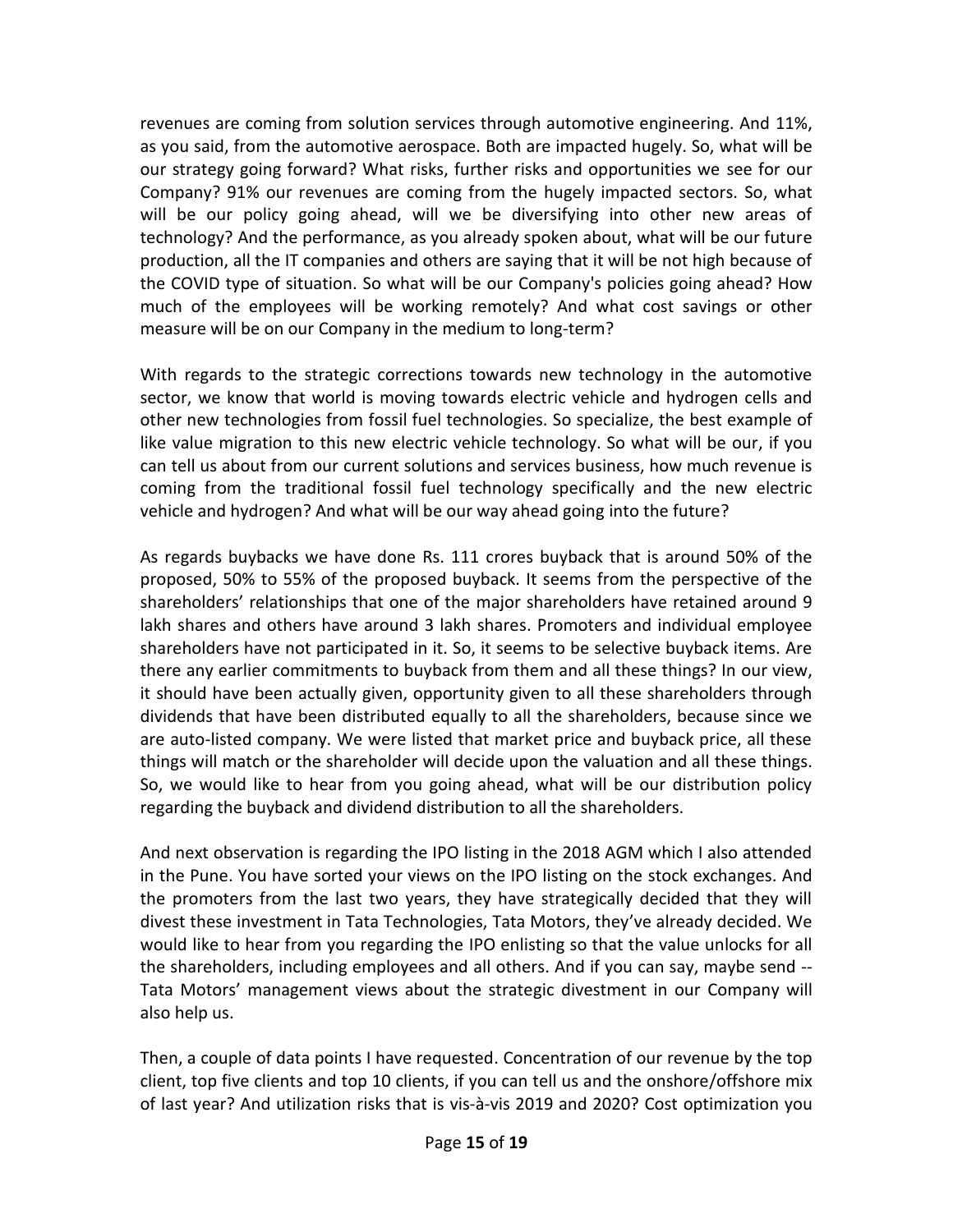talked about and Mr. Warren in his presentation also elaborated, we have saved around 25% more in the first quarter. Even in the last half of last year, last six months, we saved around \$15 million. In view of this, how much more scope we see for the cost realization vis-à-vis our Company's growth policy and business has been, is it going to hit our revenues we will realize with this. Your views about the scope will help us.

And one more suggestion regarding the -- for the Tata Motors result, we present our result in a brief note in the website. If you can present it a little bit more informative and all these things will be helpful for the information of all the shareholders.

## S. Ramadorai: Okay.

Naveen Bothra: We wish the management all the very best for its future endeavors. And the opportunity you see in this space, as shareholders are more than pleased to go ahead with the Company for long-term. I propose vote of thanks for all the Board of Directors, all the best. Thank you. Thank you very much.

**S. Ramadorai**: Thank you, Mr. Naveen Bothra for speaking from Delhi and attending this 26<sup>th</sup> AGM over video conferencing. Now, you mentioned a number of questions, mentioned some suggestions also, I'll try to respond to them in the order in which is them. You wanted to know with regard to the COVID-19 short-medium term impact. When you look at the automotive market, the whole area of mobility namely traveling from point A to point B has been going through a fundamental shift in the last couple of years.

And this started even before COVID itself. I think this is because of a number of converging technologies and social trends because we have seen car sharing, ride sharing, increased viability of electric and alternative powertrains, new lightweight materials, the growth of connected and ultimately autonomous vehicles, which means whether it's mechanical, whether it's electronics, whether it's communication, whether it's internet of things, the whole transportation is shifting to what we call as mobility and end-to-end mobility, both physical as well as people the way they do their business.

So essentially a new ecosystem of mobility has come into practice and is evolving. And this will ensure absolutely safe, faster, cheaper, cleaner, safer, and a more efficient and a more customized travel. While under the current conditions nobody can say that, how quickly and what acceleration will take place? But I think we believe as a Company along with the management, this fundamental shift is driving a move away from the personality own-driven vehicles -- personally own-driven vehicles and towards a future mobility system centered around, seamless multimodal transport. And this will include the driverless vehicles as well as shared mobility.

So essentially this is the positioning the Company has been working on by skilling its people and ensuring that we are ready. Now you asked about the policy on work-from-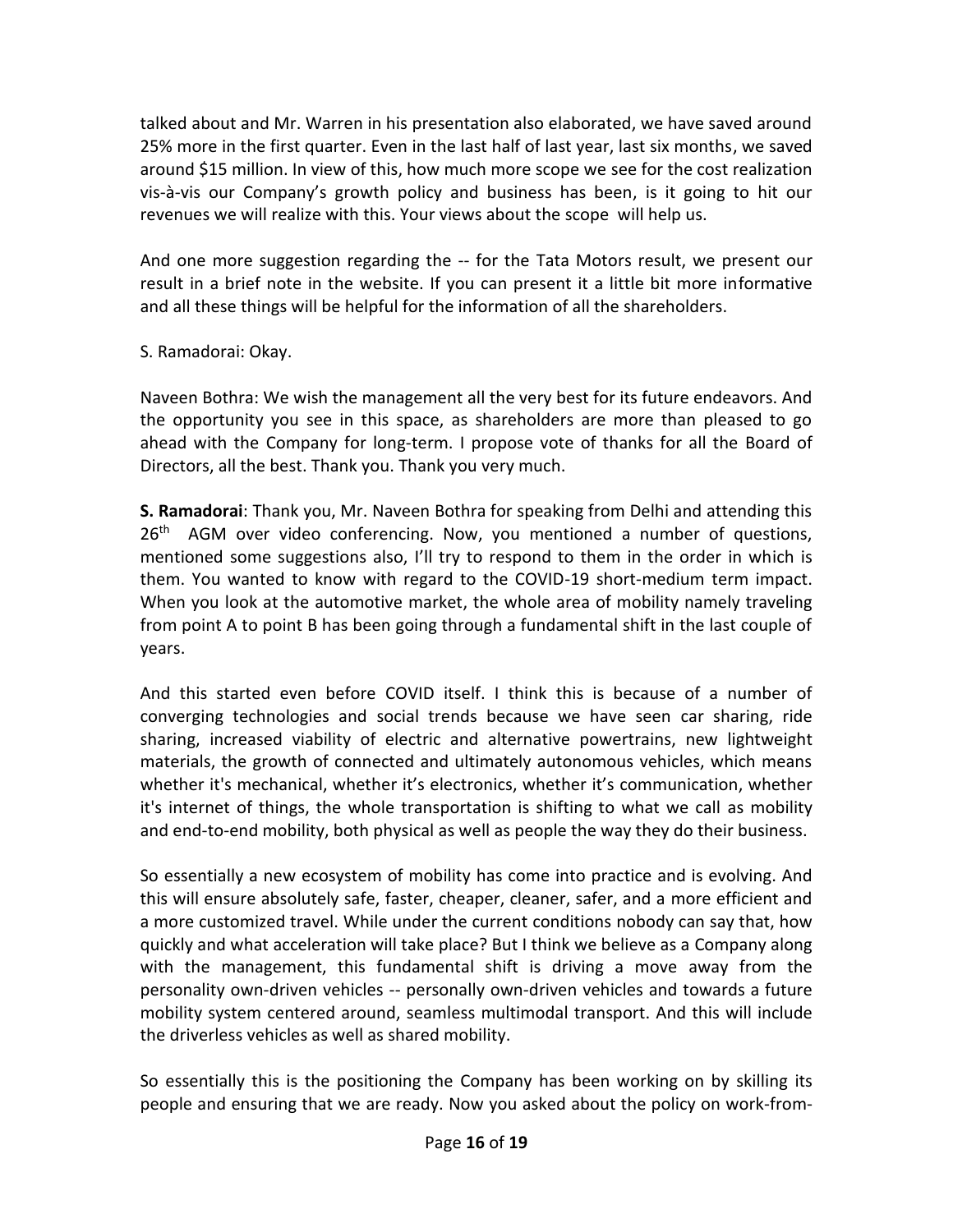home, keeping the new normal and its impact on our Company's offerings. I think in my speech, as well as the CEO and MD's presentation, we shifted almost 8,000 people in a very, very short time. This had the support of all of our clients and I must thank them for it. So essentially our decisions going forward whether it is the COVID or the post-COVID will need to balance the welfare and the productivity of our employees with the connectivity and data security concerns of our clients, security is going to be absolutely key. And it's not shifting for the sake of shifting, both our clients, our suppliers, our employees work together in this new normal that's going to be evolving.

What are the steps being taken towards reducing our dependence on the industry automotive? Again, during my speech I outlined that Company's accelerated growth in the year 2020 outside of automotive and our aerospace business growing by 11% and our industry and heavy machinery business growing by 8.2%. I think this is because of our dedicated industry practices and investments in the new skills like I said and the capabilities. So we will focus on adjacencies and all the areas where provided opportunities evolve, create those opportunities or deep-mine our customers across multiple offerings company is capable off.

You said; are we intending to shift our focus to other technology related areas. I think our commitment to rebalance our portfolios led to 61% of all new business wins being in the digital space and Warren also articulated that. TTL's investment in the fast growing embedded electronics domain led to the Company securing the responsibility established an auto-SAV off shore developer center which he also mentioned for a very major tier-one automotive supplier.

The next one you articulated was to our strategic directions towards new technology. I think we understand our major revenues in the automotive engineering segment is still coming from the traditional fossil fuel and internal combustion engine related technology. The world is moving from this to new technologies, electric vehicles or the hydrogen cell technology. And as you know, Tesla is the best example of value migration to the new EV technology.

What is the spread in the current revenue of the Company related to our services, et cetera? During year 2020 TTL alternative fuel technologies program revenues stood at \$18.1 million accounting for 10% of the total ER&D revenue from auto sector whereas the total of the auto sector was \$178.2 million. So we got about \$18.1 million in the new area.

Now, what further steps are we, taking to augment our revenues in the emerging new technologies in the transportation or the automotive sector? We are perceived in the market or we are positioning and the brand that we want to make it visible through our collective expertise is as a leading ESO player to offer capabilities in this area -- with that excellent capability in the light-weighting, which is critical for the EV battery installation solutions and the integration of the vehicle with the propulsion systems. And TTL has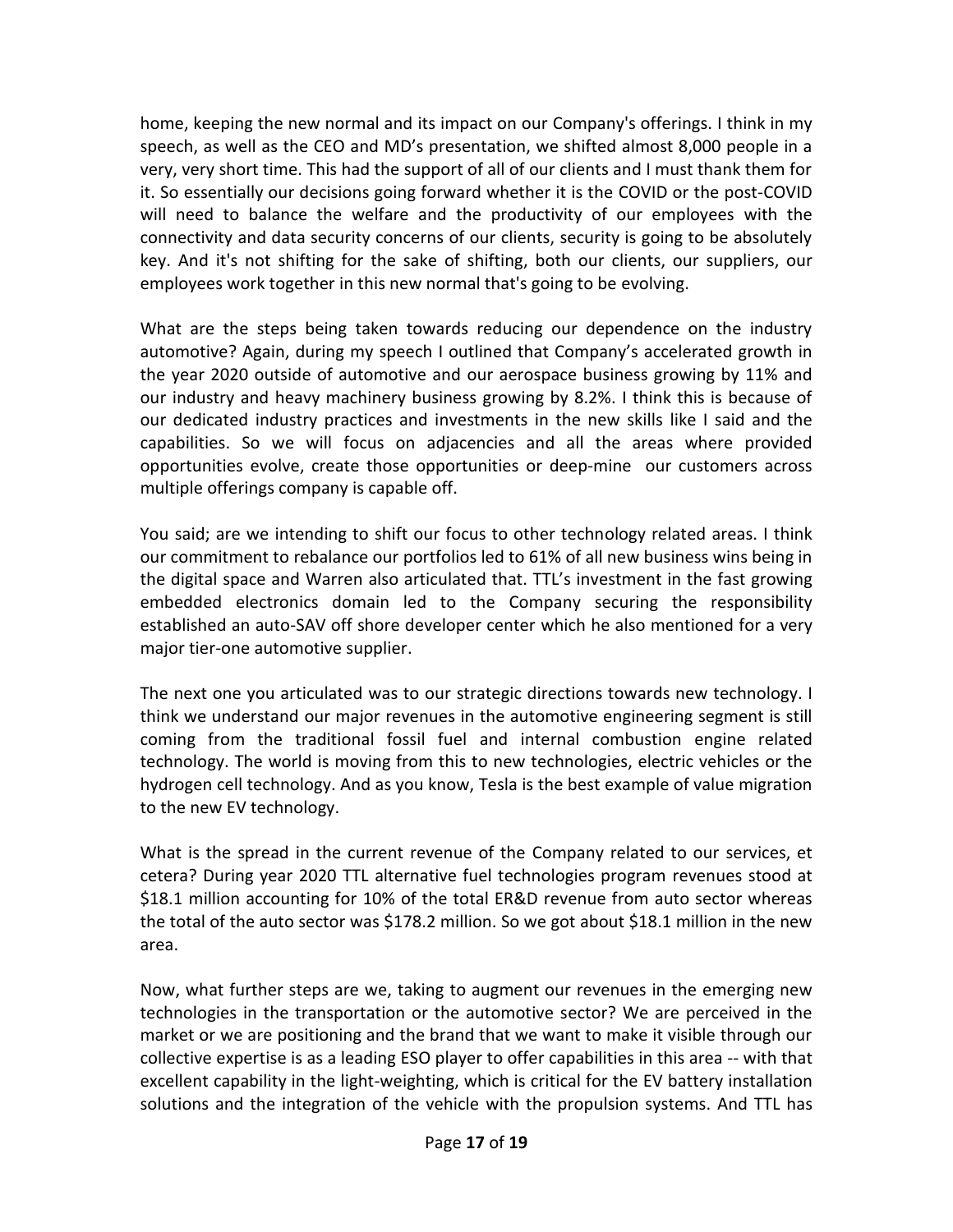worked with leading established OEM leading startups in this area. And TTL continues to build future project pipeline in this area with key customers.

Also, like we said, we're trying to concentrate on the digital revenue including the embedded engineering, digital enterprise, Industry 4.0 and a very, very digital customer experience. So we own 20% of the services revenue from digital services in the year 19/20, \$68 million out of the total services revenue of \$333 million.

You raised the issue of the buyback. The Company launched the buyback plan primarily with the objective to provide liquidity and an exit to the small individual shareholders. The plan was available to all shareholders and not to some selected shareholders. Promoters decided not to participate to facilitate participation of a larger pool of smaller shareholders. The decision to participate in the buyback plan was of individual shareholders, depending on the liquidity requirements or needs and their own future performance expectations from your Company.

I think the comment with regard to an equal opportunity for all shareholders, again the share buyback plan is also non discriminatory and is available to all the shareholders to participate like I said. Moreover from FY21 dividend is taxable in the hands of shareholders, will all payout through the buyback or exempt from tax in the hands of shareholders. We'll continue to work -- and diligently work on the best option to distribute wealth to all the shareholders.

You raised an issue of IPO or listing, there is no plan of IPO under consideration of the Board. We will come back to the shareholders, it's such a plan at an appropriate plan whenever if we consider it. At present the Company is focusing on creating shareholder value through improvement and its performance like the articulated through the entire speech and the presentation of the CEO and the management being completely aligned to this.

I think you asked a question about the strategic thinking of the promoters Tata Motors for disinvestment. While in the past Tata Motors have stated their intention to divest from TTL. They're not aware of any ongoing efforts in this regard. Will again come back to the shareholders and may become aware of such a situation if any.

You wanted me to share the following data points. The concentration of revenue share in terms of service revenue, the top customer in 2019 was 27%, in 2020, 25%. The top five customers in 2019, was 58% and in 2020, 56%. The top 10 customers were 66% in 2019 and 65% in 2020. On the offshore/onshore percent, onshore revenue as a percentage of 71% in 2019, this came down to 68% in 2020. The low cost countries the revenue as a percentage because we offshore look at not only India but the low cost countries was 29% in 2019 and it has become 32% in 2020.